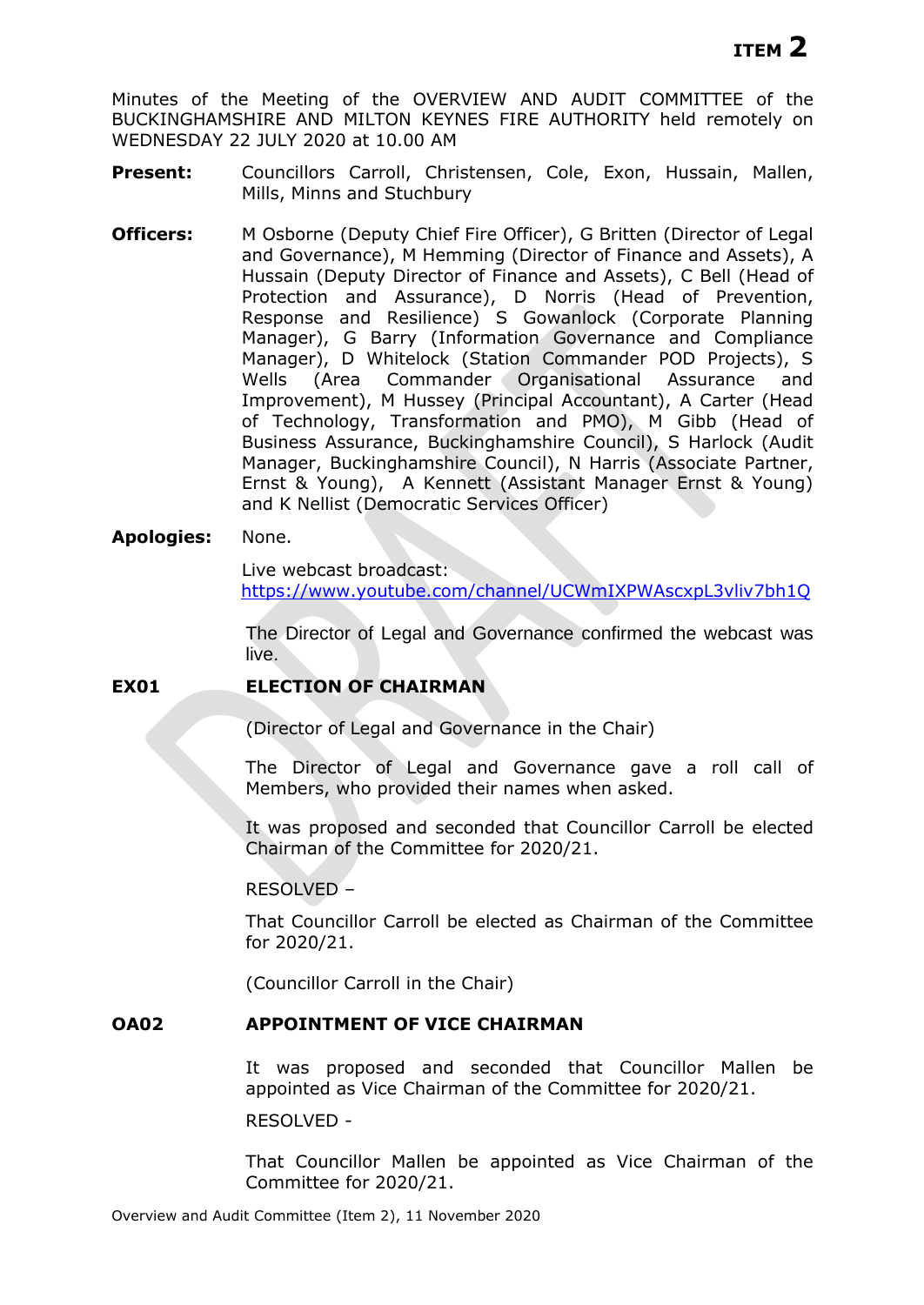### **OA03 MINUTES**

### RESOLVED –

That the Minutes of the meeting of the Overview and Audit Committee held on Wednesday 11 March 2020, be approved and signed by the Chairman as a correct record.

### **OA04 RIPA POLICY (MINUTE OA39 – 090316)**

The Director of Legal and Governance advised Members that RIPA stood for Regulation Investigatory Powers Act and this pertained to Buckinghamshire and Milton Keynes Fire Authority because as an enforcing and prosecuting authority for breaches of fire safety legislation, the Authority had powers to conduct covert surveillance. Following an inspection by the Surveillance Commissioner in 2016 it was recommended by the Inspector that elected Members be apprised, on a regular basis, on the use of these powers. This was a standing item on the agenda and the Authority had never had recourse to use these powers.

RESOLVED –

To note that there had been no covert surveillance conducted by officers since the last meeting of the Committee.

## **OA05 INTERNAL AUDIT REPORTS**

# **a) Internal Audit Report: Final Audit Reports**

The Audit Manager advised that the purpose of this report was to update Members on the findings of the finalised Internal Audit reports issued since the last meeting. The first one was the 2019/20 Core Financial Controls Audit. The assurance opinion was 'Substantial' and there were no material weaknesses identified. There were three audit recommendations that were low priority.

The second was the Performance Management Audit. The assurance opinion was 'Reasonable' and there were four audit recommendations, two medium and two low priority.

A Member asked if there was a reason why the Risk Management Policy last updated in 2015, due to be formally reviewed in January 2018 hadn't taken place and was advised that it was delayed because of capacity and resourcing. Although a formal review had not been undertaken, it had been reviewed, which was still in line with the ALARM (Association of Local Authority Risk Managers) good practice guidance in relation to risk management.

### RESOLVED -

That the recommendations raised in the finalised Internal Audit reports be noted.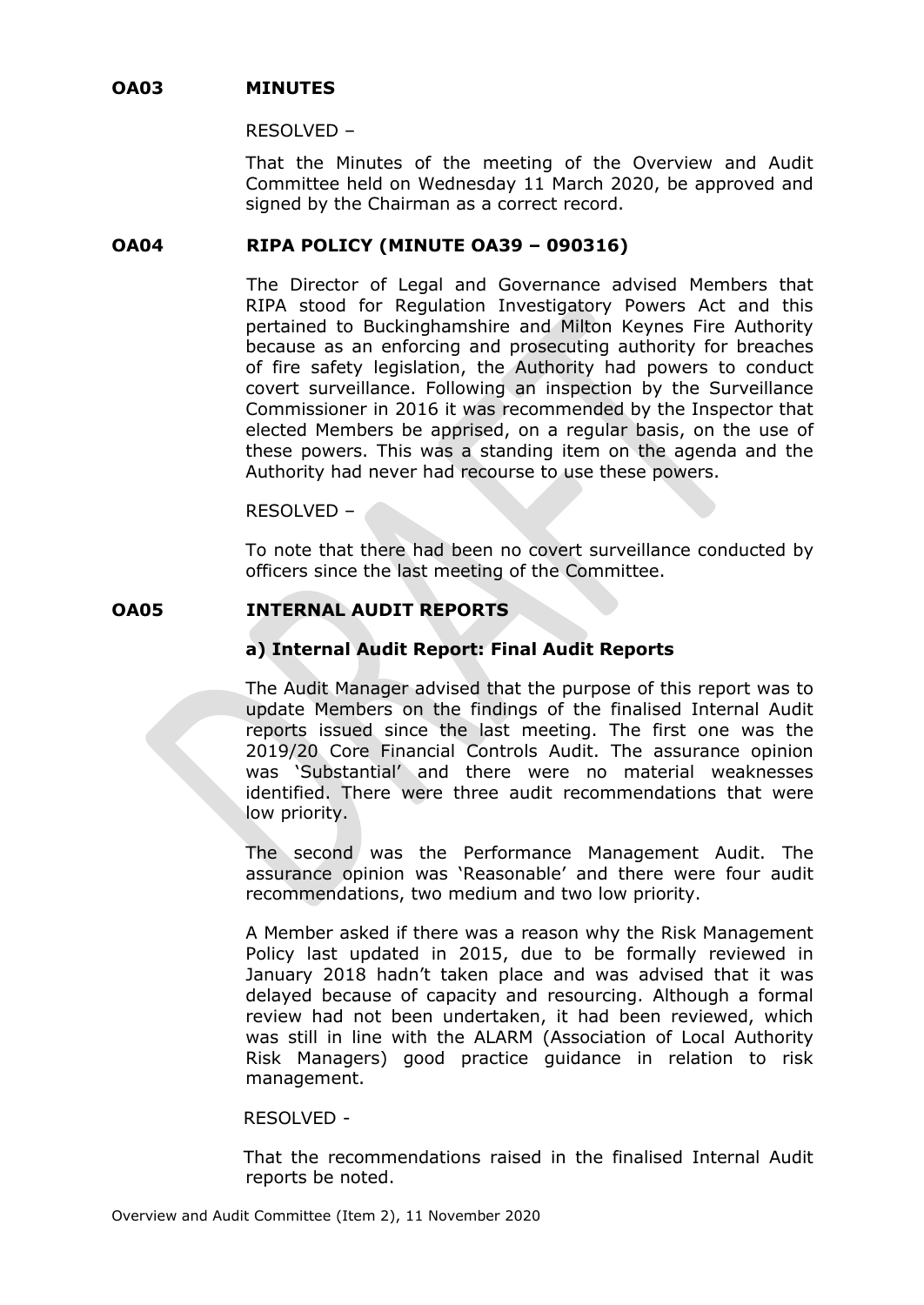# **b) Internal Audit Report: Annual Audit Report 2019/20**

The Audit Manager advised Members that the purpose of this report was to outline the internal audit work undertaken by the Internal Audit Service for the year ending 31 March 2020, and to provide an opinion on the adequacy of the control environment detailing the incidences of any significant control failings or weaknesses. The Account and Audit Regulations required the Authority to maintain an adequate and effective internal Audit Service in accordance with proper internal audit practices. The CIPFA Public Sector Internal Audit Standards, which sets out proper practice for Internal Audit, required the Chief Internal Auditor to provide an annual report to those charged with governance, which should include an opinion of the overall adequacies of the internal control environment. It was managements responsibility to develop and maintain the internal control framework and ensure compliance. It was however the responsibility of Internal Audit to form an independent opinion on the adequacy of the system of internal control.

The Audit Manager advised Members that it was the Chief Internal Auditors opinion that the systems of internal control provided 'Reasonable' assurance regarding the effective, efficient and economic exercise of the Authority's functions. Findings raised from the 2019/20 internal audit reviews had not identified any material weaknesses to the internal control framework. Overall, the Authority had continued to demonstrate a robust and effective internal control and risk management environment.

It should be noted that due to Covid-19 a number of internal auditors were re-deployed to support the response to the pandemic. As a result, two audits were delayed and were not completed within planned timescales. However, those delays were communicated and agreed with the Director of Finance and Assets.

A Member was concerned about the risk of cyber security and was advised that as it was such a dynamic subject area, it was monitored very closely. The South East Regional Organised Crime Unit had been due to deliver some specific cyber training, but because of Covid-19 this had been postponed. It was now hoped to hold this training remotely via Microsoft Teams where more people could participate. The training was free of charge. Weekly reports from the National Cyber Centre were digested in terms of any areas of weakness that may affect the Authority. A current risk was people using the Covid-19 situation as a new environment for phishing scams.

## RESOLVED –

That the contents of the Annual Report be reviewed and noted.

## **OA06 ANNUAL GOVERNANCE STATEMENT**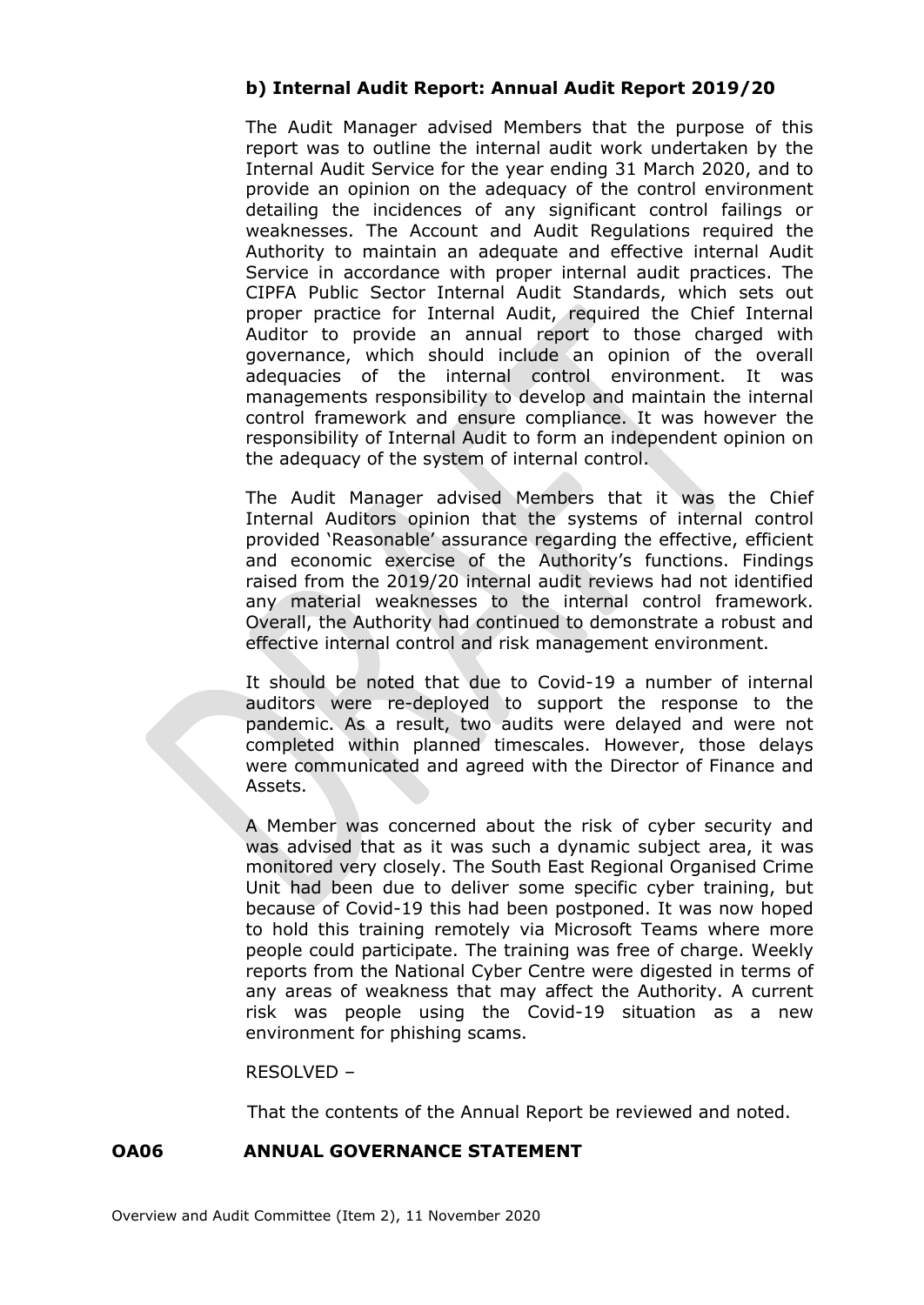The Director of Legal and Governance advised Members that the purpose of this report was to present the draft Annual Governance Statement 2019/20 for approval by the Committee for signature by the Chairman of the Authority and its Chief Fire Officer. An Annual Governance Statement must accompany the audited Statement of Accounts and must be approved in advance of the adoption of the Statement of Accounts. The draft Annual Governance Statement also contained a record of the progress against the Action Plan that was contained in last year's Annual Governance Statement.

The Director of Legal and Governance advised Members that there were four recommendations to be addressed in 2020/21. Two of the recommendations were vestiges of the Action Plan from 2019/20; in one of the headings to the progress report in Appendix A there is a typo which will be corrected before publication. The third recommendation was for a review and refresh of the internal project and governance arrangements; and the fourth recommendation was a review of existing and new external partnerships, particularly in light of the new collaborative arrangements that have evolved across the Thames Valley to address health and wellbeing issues arising from the Covid-19 pandemic.

A Member asked about gender pay gap reporting and was advised that from 2017, any organisation that had 250 or more employees must publish and report specific figures about their gender pay gap. The gender pay gap was the difference between the average earnings of men and women. With regard to equal pay, the service had just completed an equal pay audit, and this would be presented at a future Authority meeting.

## RESOLVED –

- 1. That the Annual Governance Statement 2019/20 be approved.
- 2. That the progress of the implementation of recommendations of the previous Annual Governance Statement (Appendix A to the Annual Governance Statement) be acknowledged.
- 3. That the priorities for 2020/21 (Appendix B to the Annual Governance Statement) be agreed.

## **OA07 AUDIT RESULTS REPORT – VERBAL UPDATE**

The Associate Partner from Ernst & Young (EY) advised Members that although this was a verbal update, Members would have received by email a copy of the Audit Results Report which summarises the progress made to date on the external audit of the Authority's financial statements and also the work on the value for money conclusion.

The Associate Partner advised Members that External Audit had made very good progress against the areas of audit risk and audit focus in the external audit plan. The audit plan that went to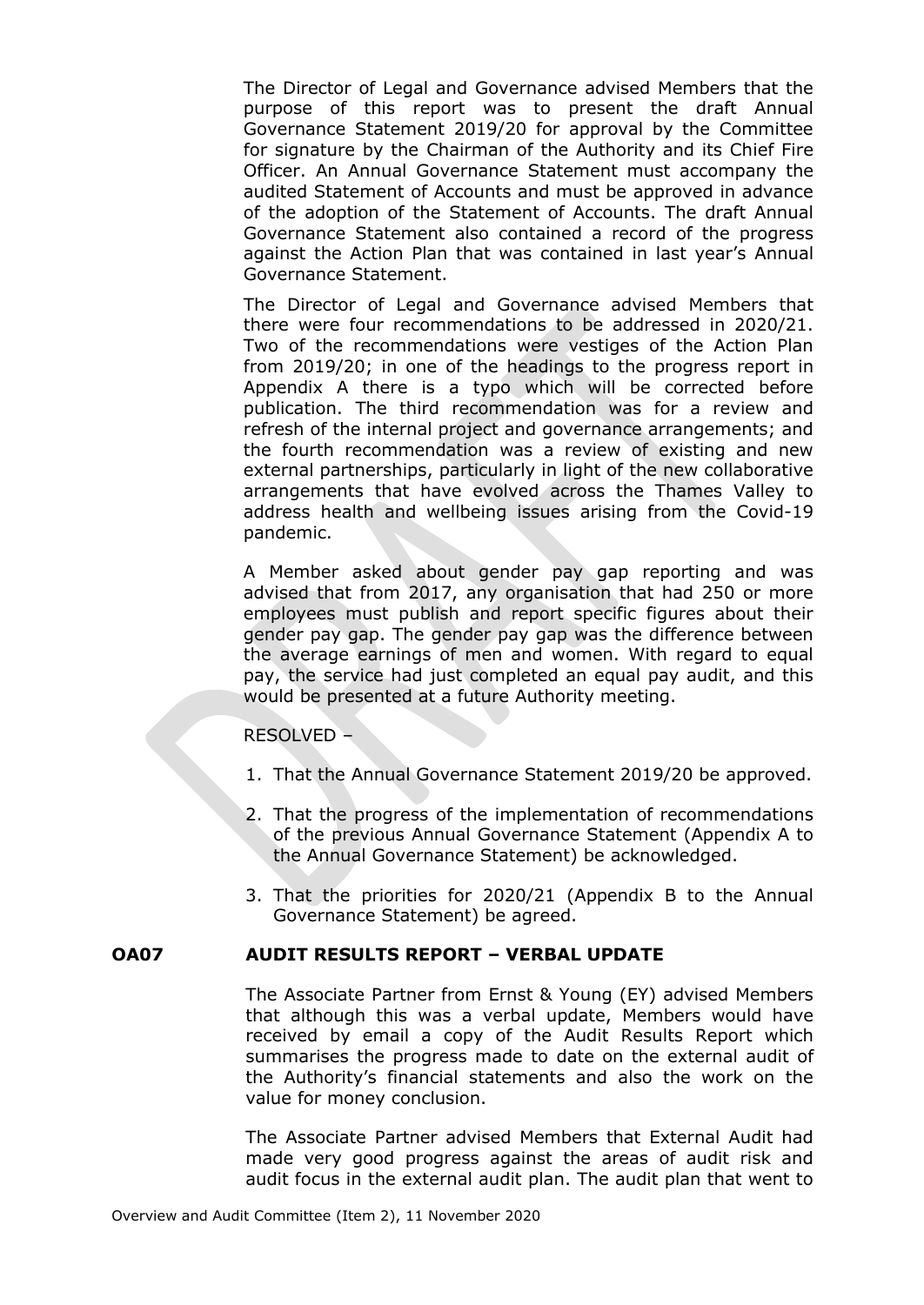the last meeting in March 2020 set out the external audit areas of risk on the audit of the financial statement and the value for money conclusion, but those particular risks were pre Covid-19. As a result of the implications of Covid-19 pandemic, External Audit had revisited those areas that may influence the financial statement in terms of key judgement from management and areas where External Audit would be focusing their attention around disclosures and judgements as at 31 March 2020.

The Associate Partner did not have significant concerns on the Authority's ability to be a going concern and the work being done on the value for money conclusion does not express any significant issues on the Authority's financial resilience.

The Director of Finance and Assets advised Members that the final version of the audit and accounts would be presented to the Overview and Audit Committee meeting on Wednesday 11 November 2020.

### **OA08 LETTER OF MANAGEMENT REPRESENTATION 2019/20**

The Principal Accountant advised Members that the Letter of Management Representation was a legislative requirement and a self-explanatory document. The Letter of Management Representation to EY cannot be signed by the Director of Finance and Assets and the Chairman of the Committee as the external audit had not yet been completed. Also, as part of the audit, the Chairman was required to provide a response to EY detailing how the Overview and Audit Committee gains assurance from management. As the Chairman had been appointed today, the Principal Accountant would liaise with him on the response.

A Member asked for an explanation on the pensions deficit and it was agreed that the Deputy Director of Finance and Assets would go through the pension status with the Member outside of the meeting.

RESOLVED –

That the Letter of Representation be noted.

### **OA09 UNAUDITED STATEMENT OF ACCOUNTS – YEAR ENDED 31 MARCH 2020**

The Principal Accountant advised Members that the balance sheet showed the value of assets and liabilities recognised by the Authority at both the 31 March 2019 and 31 March 2020. The net assets of the Authority, assets less liabilities, were matched by the reserves held by the Authority.

The Committee were advised that, as previously discussed, the external audit of the Statement of Accounts has not been completed by the External Auditors so the Statement of Accounts could not be signed off at this meeting.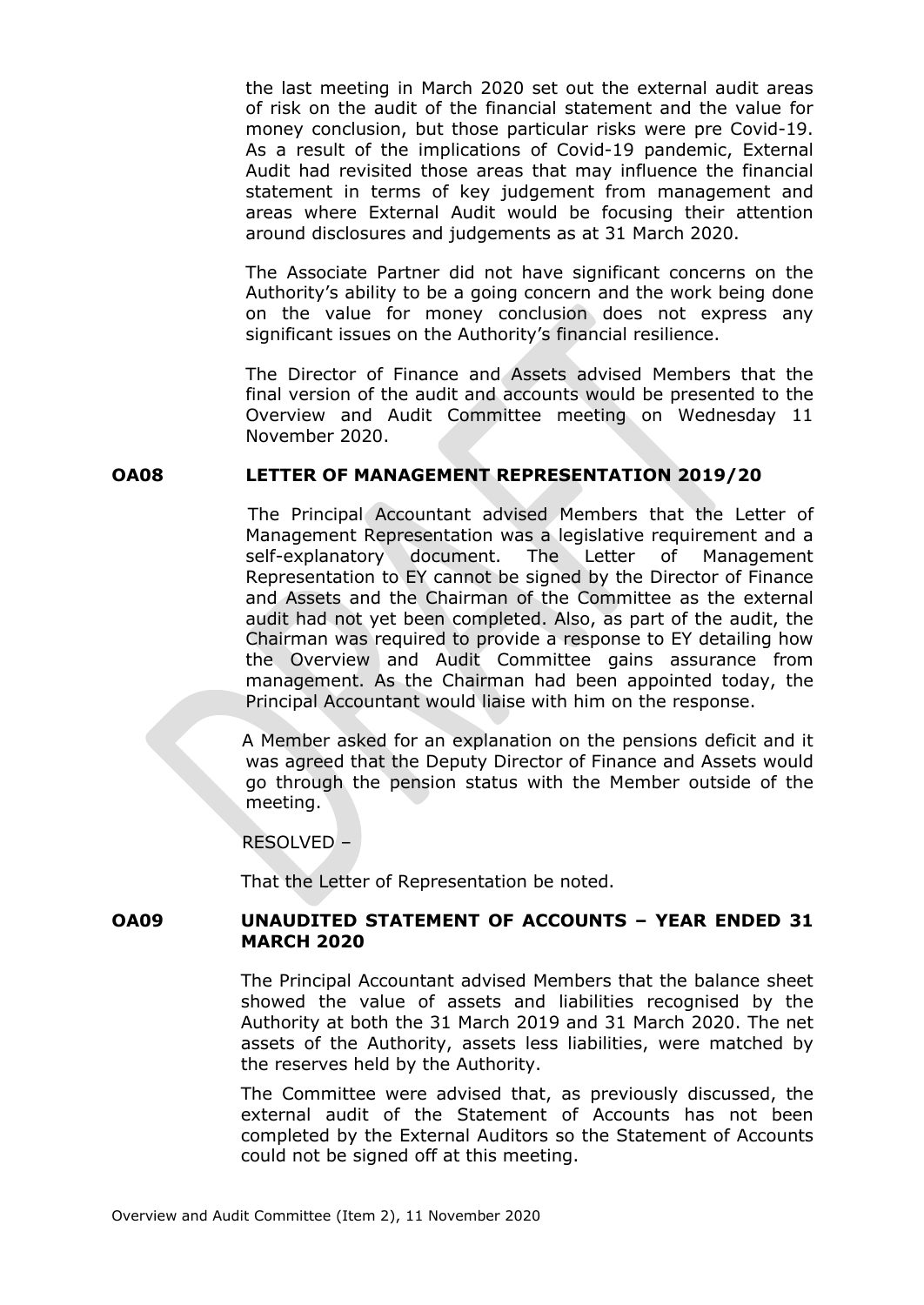A Member asked regarding the deficit on the provision of service and was advised that the deficit on provision of services for 2019/20 was £10.513m (2018/19 was a deficit of £21.758m), that was the movement of what was spent during the year.

A Member asked if the map of the service was accurate and was advised that there was one slight change since the draft statement of accounts was produced, Great Holm and Bletchley Fire Stations were now combined at the Blue Light Hub at West Ashland.

A Member asked about the reduction in reserves and was advised that in terms of the Authority's medium-term financial plan process the Authority no longer received any capital grants. The impact of that is the Authority had to use its revenue funds to fund its capital purchases. The only way its reserves would increase was if it had year on year underspend, but that was unlikely in the future.

A Member asked what would happen if the Authority didn't get more funding and would the Authority be able to raise council tax and was advised that as part of the medium term financial plan officers were looking at a range of possibilities, including potential savings with a focus to protect the front line as much as possible.

### RESOLVED –

That the Unaudited Statement of Accounts for the financial year ended 31 March 2020 be noted.

### **OA10 TREASURY MANAGEMENT PERFORMANCE**

The Principal Accountant advised Members that this report was being presented to provide the treasury investment position as at the end of 2019/20. It was best practice to review on a regular basis how Treasury Management activity was performing. The accrued interest earned for 2019/20 was £195k, which was £45k higher than the budget for the period. Since the treasury management function had been managed in-house, the Authority had achieved investment returns of £1.156m between 2013/14 and 2019/20. This was in comparison to the returns of £0.550m the Authority would had earned through the SLA with Buckinghamshire County Council (as was) for the same period.

The Principal Accountant highlighted to Members the impact of Covid-19 and what this would mean for the Authority's potential return on investment. As mentioned at the last meeting of the Committee, the Bank of England had made two emergency cuts to the base rate, which resulted in the Authority being unable to achieve similar returns on investment during 2020/21 compared to 2019/20. Therefore, this meant that the interest receivable budget set for 2020/21 set at the Authority meeting in February 2020, prior to Covid-19, of £150k was unlikely to be achieved.

### RESOLVED –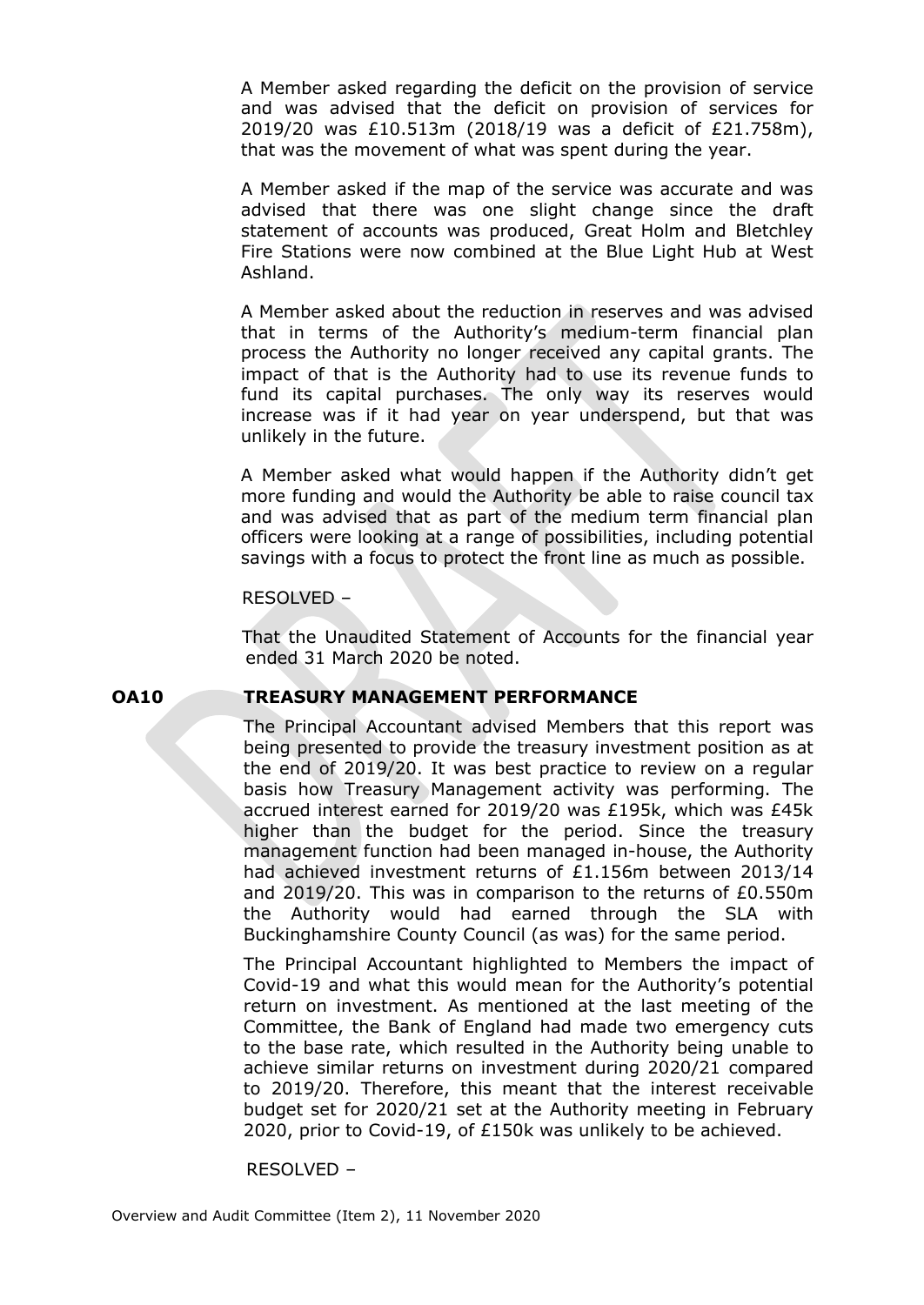That the Treasury Management Performance 2019/20 report be noted.

# **OA11 BUSINESS AND SYSTEMS INTEGRATION PROJECT: EVALUATION**

The Head of Technology, Transformation and PMO advised Members that in 2014 a feasibility study was completed reviewing a number of systems and processes across the service. The outcome of the study was the Business and Systems Integration (BASI) business case which was presented to the Executive Committee in 2015. The business case provided objectives and recommendations as shown in the executive summary. It also detailed the systems in scope which covered HR, Learning and Development, Payroll, Finance, Resource Management, Premises Risk/Asset Management. A project closedown report was presented to the last Overview and Audit Committee in March 2020, providing the final highlight report and status by system. The report being presented today was an evaluation of how the project had met the objectives and recommendations and would also be the final report brought to the Committee. The BASI project had delivered new modern systems and processes across the service, which gave flexibility for ongoing development, supporting continuous improvement.

The Head of Technology, Transformation and PMO advised Members that there was not one ERP system to fit the Authority's wide ranging needs across the service and this had led to timescales being extended as different systems had to be procured and developed. The project had delivered on budget and the project evaluation document provided more detail on how it had delivered against the recommendations and how it had met the objectives by area.

RESOLVED –

That the report be noted.

# **OA12 CORPORATE RISK MANAGEMENT**

The Corporate Planning Manager advised Members that the methodology used for corporate risk management was based on good practice guidance from ALARM (Association of Local Authority Risk Managers) and was widely used across the public sector including central and local government, housing, education and the blue light services. As Members would have seen from the appendices to the report, a standard  $5 \times 5$  scoring matrix was used to assess the probability and impact of a risk crystallising. The risk assessments were detailed in the corporate risk register.

The Corporate Planning Manager advised Members that as mentioned in the Executive Summary, the risks presented today were those that had been escalated from other registers, held at directorate and department levels, where most of the risks were recorded and assessed. Typically, the risks were escalated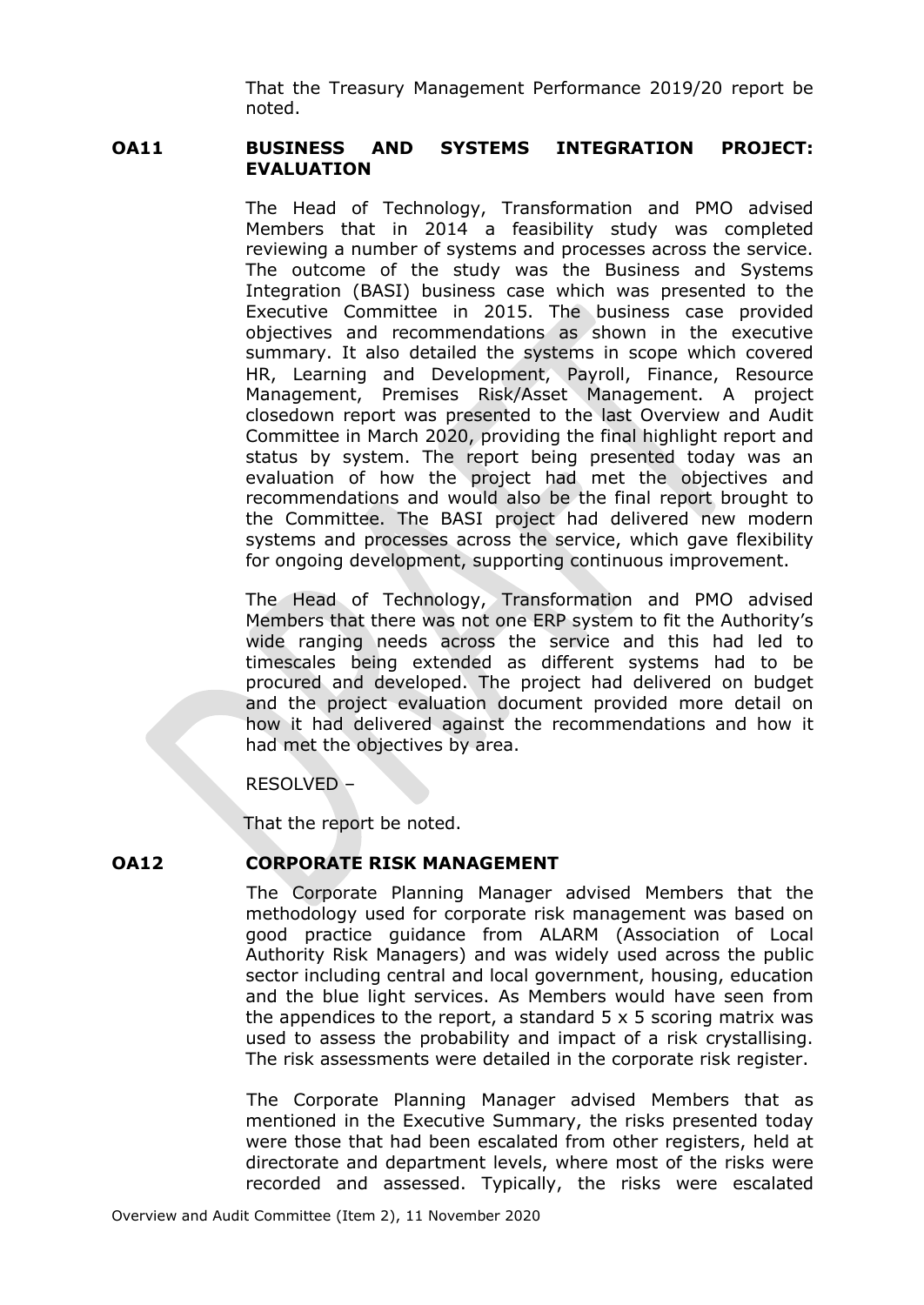because they had strategic implications. Departments and directorates regularly reviewed their own risk registers, and these were also scrutinised on a quarterly basis by the Performance Management Board. Anything that required potential escalation was referred to the Strategic Management Board who also reviewed the current set of corporate risks at their monthly meetings.

The Corporate Planning Manager advised Members that there were two risks displaying a red RAG status and three at amber. The staff availability risk had remained high throughout the period since the Covid-19 pandemic began here in the UK. This may be because the enhanced cleaning and social distancing regimes that had been adopted, had helped keep other seasonal infections at bay as well Covid-19 itself. However, the risk status remained at red because of the potential impact of recent rulings relating to the firefighters' pension scheme which meant that the Authority was likely to face a steeper staff retirement profile than would otherwise have been the case. Those affected include many more experienced and senior staff who would not be easy to replace on a like for like basis, especially as this was a national issue with all fire and rescue services exposed to this risk.

Most of the Authority's funding was derived from council tax receipts and an allocation from business rates. Historically these had been predictable from year to year with any uncertainties generally confined to areas where the Authority received specific government grants, i.e. Urban Search and Rescue (USAR). However, the impact of Covid-19 had meant there was now significant risk across the entire funding base over the medium term. The extent of this was not yet clear but there was potential for both council tax and business rate receipts to fall as many sectors of the economy contract with associated business failures and rising unemployment. Therefore, this risk remains at Red RAG status and was being closely monitored.

Members were advised that a new risk had been added to the register around the potential for a resurgence of Covid-19 and/or the emergence of pandemic influenza. In addition to the treatments listed, the Authority was offering free flu vaccinations to all staff; this wouldn't reduce the risk of Covid-19 infection, however the Service would continue to maintain its enhanced cleaning and social distancing regimes to reduce the risk of transmission until such time as a reliable vaccine became widely available.

A Member asked about the possible reduction in staff levels due to the pension situation and was advised that there was on going recruitment of apprentices, twenty had been recruited so far this year with the possibility of further recruitment in the autumn. There was also a lot of work taking place to develop existing staff through the Authority's supportive leadership programme.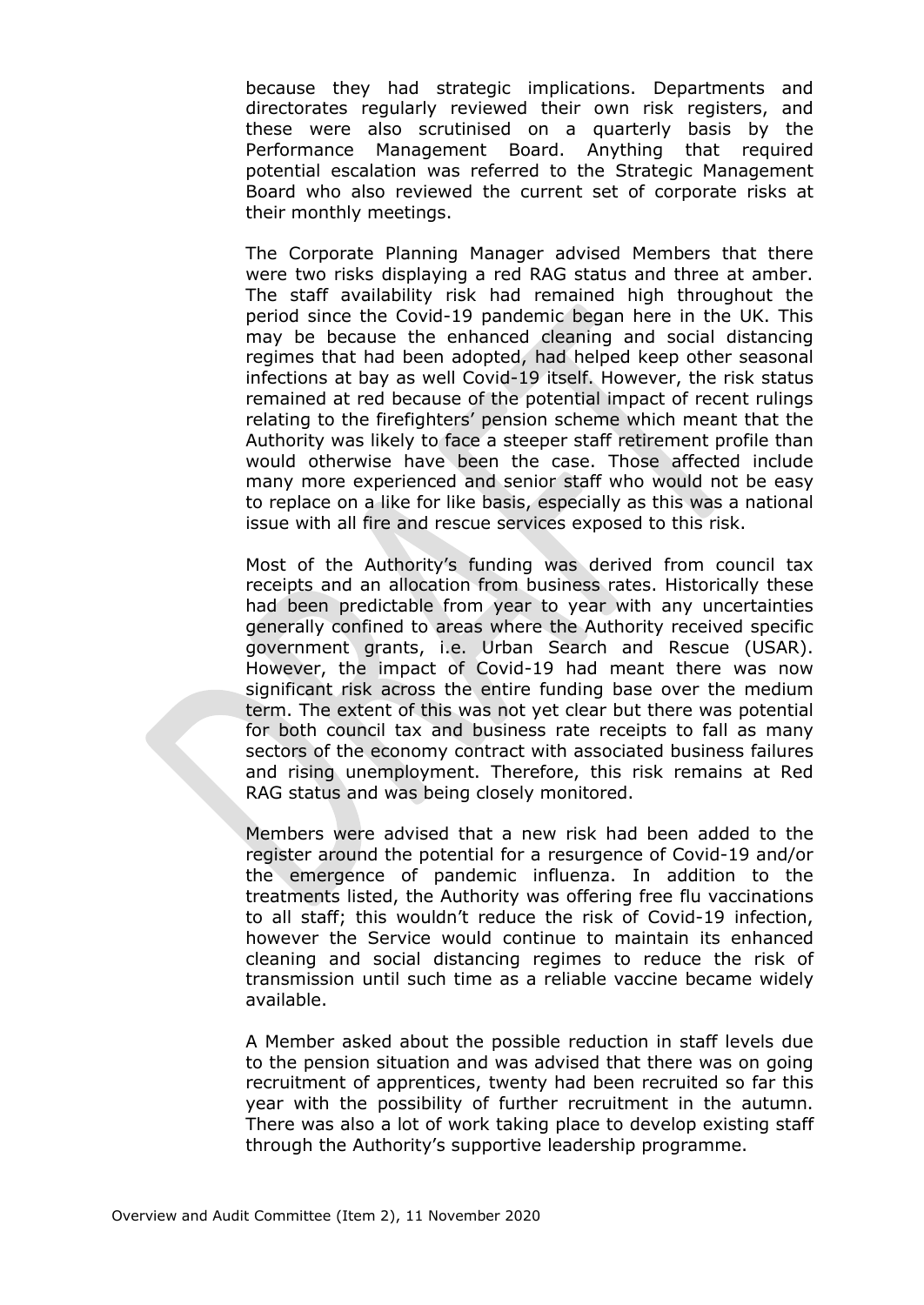A Member asked about the scoring of key risks on pandemic resurgence and did the severity rating need to be reviewed and was advised that it was being kept under constant review in light of intelligence being received.

A Member also asked if comparisons of the impact of Covid-19 on other fire and rescue authorities in more highly effected areas was being looked at and was advised that every day the Authority had to submit returns to the Home Officer around how Covid-19 had impacted upon the Service, and a report was produced across all fire and rescue services within the UK. Although one or two authorities may have had an amber rating, generally most fire and rescue services were green.

RESOLVED –

- 1. That the status on identified corporate risk at Annex C be reviewed and approved.
- 2. Comments be provided to officers for consideration and attention in future updates/reports.

## **OA13 2019/20 COMPLIMENTS, CONCERNS AND COMPLAINTS**

The Information Governance and Compliance Manager advised Members that as the number of compliments, concerns and complaints received directly from the public was relatively low, data from the externally hosted annual Satisfaction Survey "After the Incident" was also included to capture the perceptions of those experiencing an incident in the home or in non-domestic premises. There were no complaints arising from an information security incident and no complaints were investigated by the Local Government & Social Care Ombudsman or the Information Commissioner, during this reporting period.

RESOLVED –

That the report be noted.

## **OA14 APPRENTICESHIP PROGRAMME – ANNUAL STATUTORY REPORTING 2019/20**

The Station Commander POD Projects, advised Members that this report set out the Authority's annual statutory report against the public sector apprenticeship target for the year ending 31 March 2020. Although the figures for this reporting year appear low, this shortfall had been due to cohort four being employed by the Authority on 25 March 2019 and cohort five being employed on 6 April 2020, both of which were outside of this reporting period. However, it does state that qualifying organisations would be measured on average over a four-year period ending March 2021. Since April 2017 the Authority has had in excess of 70 new apprentices which would by far exceed the required figures for the Department for Education.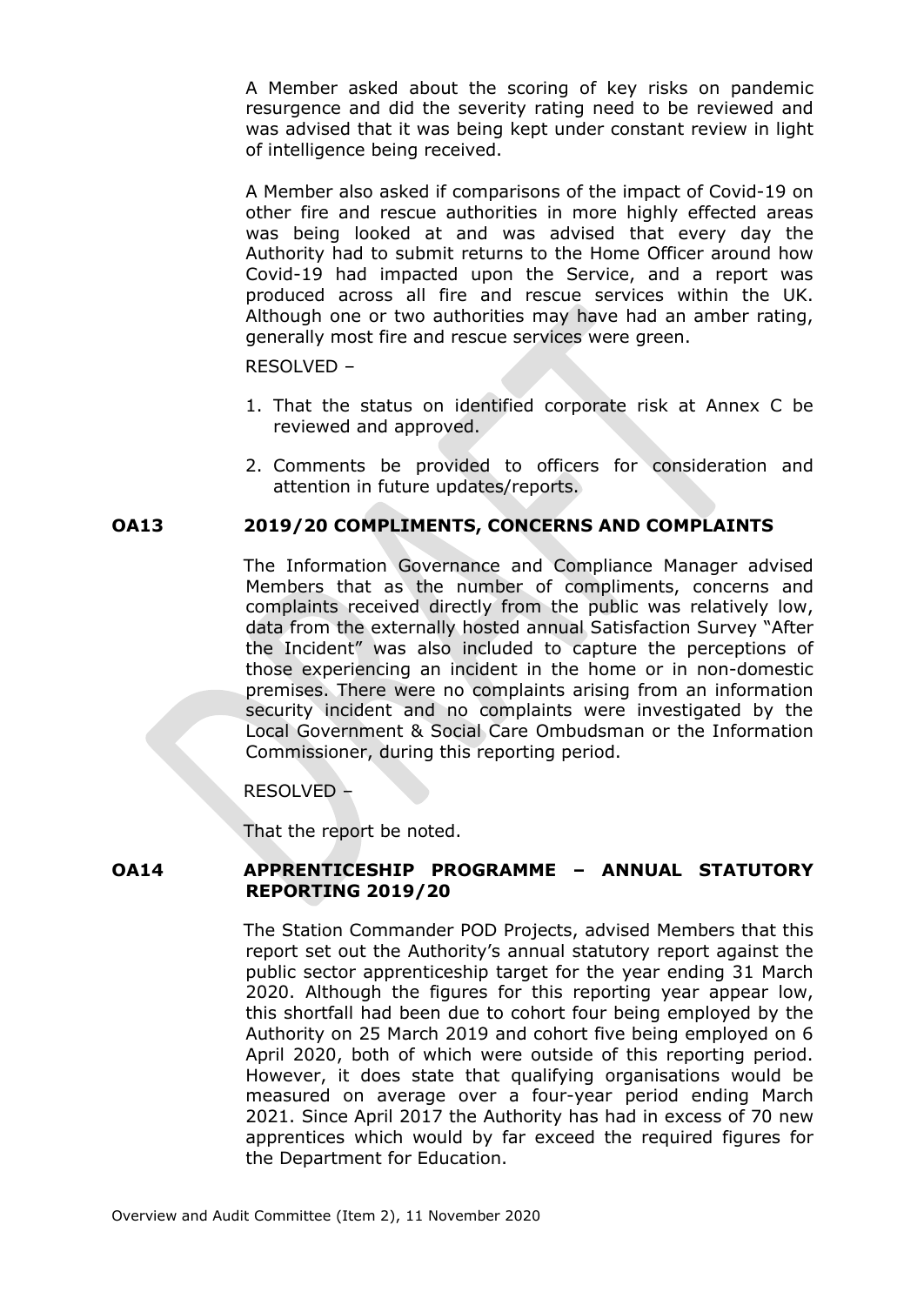The Station Commander POD Projects advised Members that the Authority had been working hard to transform its firefighter apprenticeship proposition and as an organisation had moved away from its previous apprenticeship training agency model and was now employing directly and had appointed a separate training provider. This had enabled the organisation to utilise its levy and all new apprentices would benefit from local terms and conditions and national pay rates which would enable the Authority to employ the right candidates from a larger range of applicants, as it could offer a more attractive package. In addition to this, the Authority had demonstrated its commitment to apprenticeships by investing in, and appointing, a dedicated apprenticeship development officer to provide the necessary learning support to all apprentices.

The Authority had continued to have representation at the National Fire Chiefs Council (NFCC) Apprenticeship Forum and the Operational Firefighter Apprenticeship Standards review. Both of which would allow the organisation to be better equipped for the future.

A Member asked if Covid-19 had effected the apprenticeship programme this year, and was advised that there had been a lot of work undertaken with the Fire Service College in planning and preparation beforehand and how the Authority socially distance apprentices while they were on the course. It was decided nationally that the risk of having firefighters available to provide a service to the public outweighed the risk.

### RESOLVED –

That the Authority's annual return, attached as Appendix B, be endorsed for submission to the Department for Education, and for publication on the Authority's website.

## **OA15 HER MAJESTY'S INSPECTORATE OF CONSTABULARY AND FIRE AND RESCUE SERVICES (HMICFRS) – BUCKINGHAMSHIRE FIRE AND RESCUE SERVICE (BFRS) IMPROVEMENT PLAN UPDATE**

The Head of Prevention, Response and Resilience advised Members that the Authority's inspection had concluded in the Summer of 2019 and the report was released in December 2019.

The inspection is formed of consideration against three pillars, effectiveness, efficiency and people. Depending on the matters found, and considering a whole range of evidence, the inspection team give a judgement against each of those pillars. The Authority achieved a judgement of requiring improvement for both effectiveness and efficiency and a good for people. The report may suggest areas for improvement, a cause for concern, and recommendations. If a cause for concern is identified, it would always be accompanied by identified recommendations. In the Authority's report there were eleven identified areas for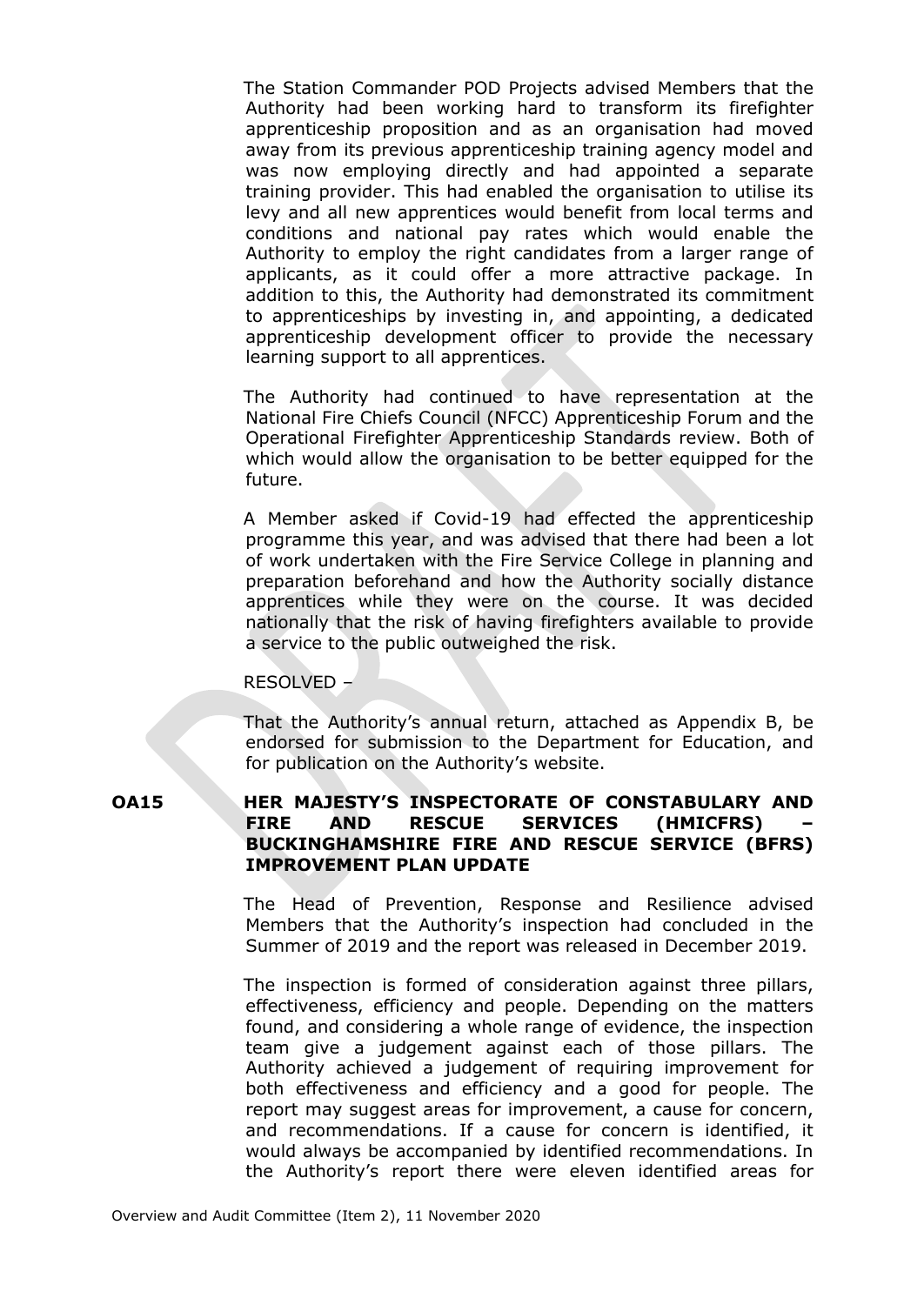improvement, one cause for concern which was accompanied by two recommendations.

The Head of Prevention, Response and Resilience advised Members that the Authority received a letter in March 2020, confirming that all inspection work would be suspended and would recommence towards the latter part of this year and the earlier part of next year.

The Chief Fire Officer was a member of the HMICFRS External Reference Group (ERG), formed of representatives from the Home Office, Local Government Association, Police Fire and Crime Commissioners, National Fire Chiefs Council and the HMICFRS Portfolio team. The ERG was a mechanism through which HMICFRS test the effectiveness and impact of the inspection regime. At the last ERG meeting on 12 May 2020 HMICFRS discussed the possibility of a Covid-19 related inspection for fire and rescue services and early discussion took place around what shape that inspection may take.

A Member asked about the service understanding the reasons for its reducing number of prevention visits and considering how it can better target those who are most at risk of fire and was advised that the approach being taken was to continue to deliver core activities, but to keep it under review, and the package delivered to the public would include a more integrated approach between prevention, response and protection activity and how to assist communities to help themselves.

A Member asked about the plan to increase the number of operational wholetime firefighters, against the concerns of HMICFRS that there wasn't sufficient finance and was advised by the Director of Finance and Assets that in terms of the budget setting for this year, a zero based budget approach had been taken, and this had enabled the Authority to locate savings across a number of areas which enabled it to increase its wholetime establishment from 260 to 280 which was effective from 1 April 2020.

A Member asked that with the current constraints on income would the Home Office still have the same commitment to continue to carry out inspections to the same high standards. The Member was advised that whilst the additional responsibility for fire and rescue had only been in place since early 2018, the Home Office's commitment to inspection regimes was enduring, and expected to continue.

### RESOLVED –

That the current position regarding HMICFRS Inspection Programme, and the BFRS Inspection Improvement Plan be noted.

### **OA16 OPERATIONAL ASSURANCE IMPROVEMENT PLAN**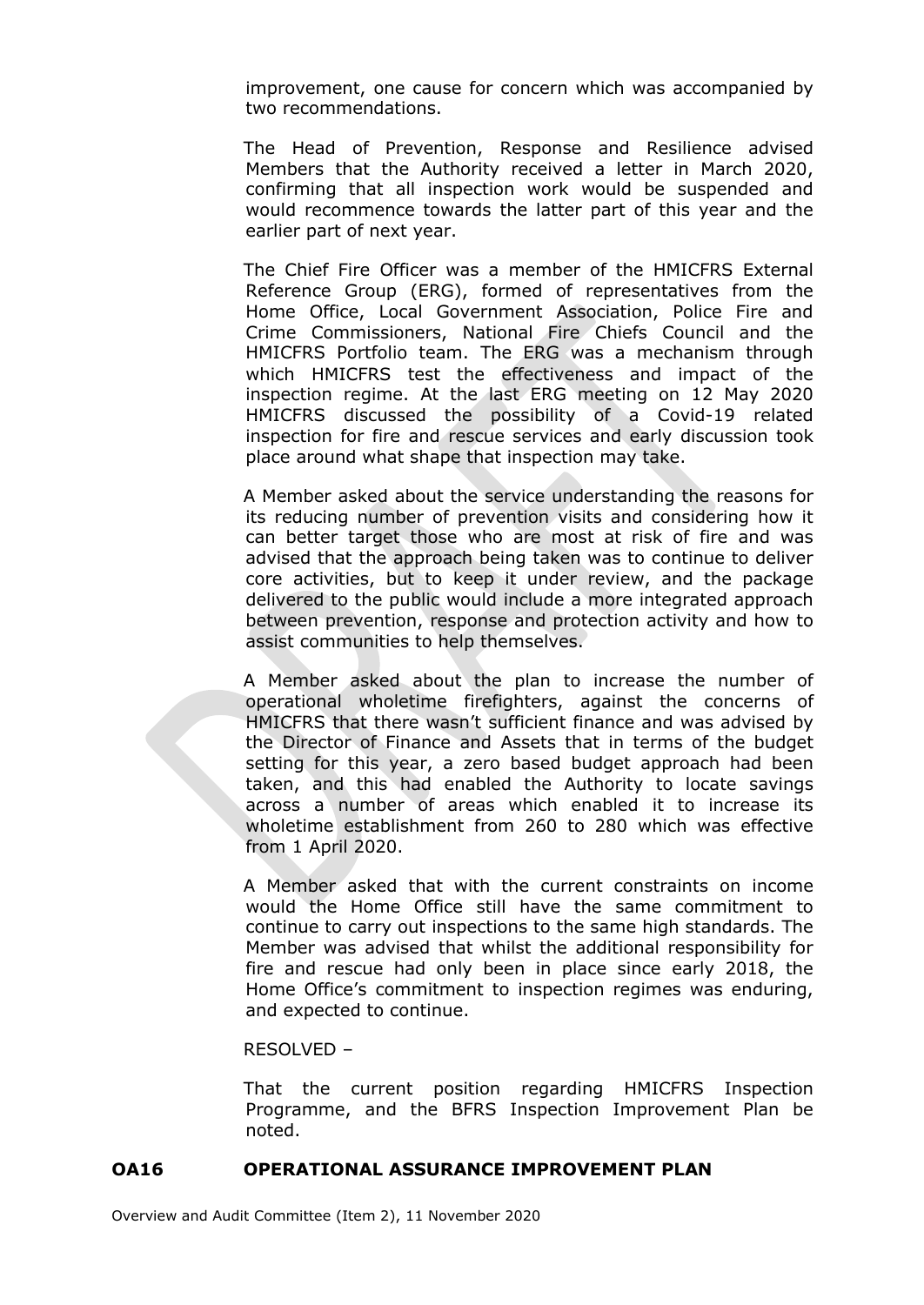The Area Commander Organisational Assurance and Improvement advised Members that the purpose of this report was to provide an update on the progress that continued to be made, regarding the Operational Assurance Improvement Plan (OAIP). The plan was very much a dynamic document used to enhance the ability to capture, scrutinise and respond to the learning originating from all operational activity, be that internally or externally. This learning was routinely shared with frontline staff, using different formats, emphasising the collective responsibility there was towards continuous improvement in respect of operational performance. A fundamental part of the assurance process had been the contractual arrangement with Operational Assurance Limited (OAL), which was due to end on the 31 August 2020. Their latest visit and resulting report focused on High Rise procedures and Command Support. The arrangement with OAL had proven to be extremely beneficial, strengthening the existing learning culture within the Service and better preparing it for any future inspections conducted by Her Majesty's Inspectorate of Constabulary and Fire and Rescue Services.

RESOLVED –

That the progress made against each improvement recommendation detailed within the update OAIP be noted.

### **OA17 EMERGENCY SERVICES COLLABORATION IN THE THAMES VALLEY**

The Head of Protection and Assurance advised Members that a Memorandum of Understanding was established in 2015 with Royal Berkshire Fire and Rescue Service and Oxfordshire Fire and Rescue Service to collaborate across the Thames Valley on the delivery of a Fire Control Service.

Following the introduction of the Policing and Crime Act in 2017, the Authority entered into formal arrangements to further explore collaboration opportunities across the Thames Valley. In 2018 a Thames Valley Collaboration Board was established which was made up of five key stakeholders. Buckinghamshire, Royal Berkshire and Oxfordshire Fire and Rescue Services, South Central Ambulance Service and Thames Valley Police. The Board oversee a programme of projects all of which were managed and scrutinised through an agreed governance structure, the Interoperability Group, Executive Board and Steering Group.

The current projects are operational alignment, policy, equipment, mobilising and training, fire protection, blue light estates, procurement and workforce reform. A major project that had recently been approved by the Board was to deliver the same Breathing Apparatus (BA) set across the whole of the Thames Valley for all three fire and rescue services.

Throughout the pandemic, from the earliest stages to where we are now, the Authority had been actively involved in working with a broad spectrum of partners to deliver benefits across the whole